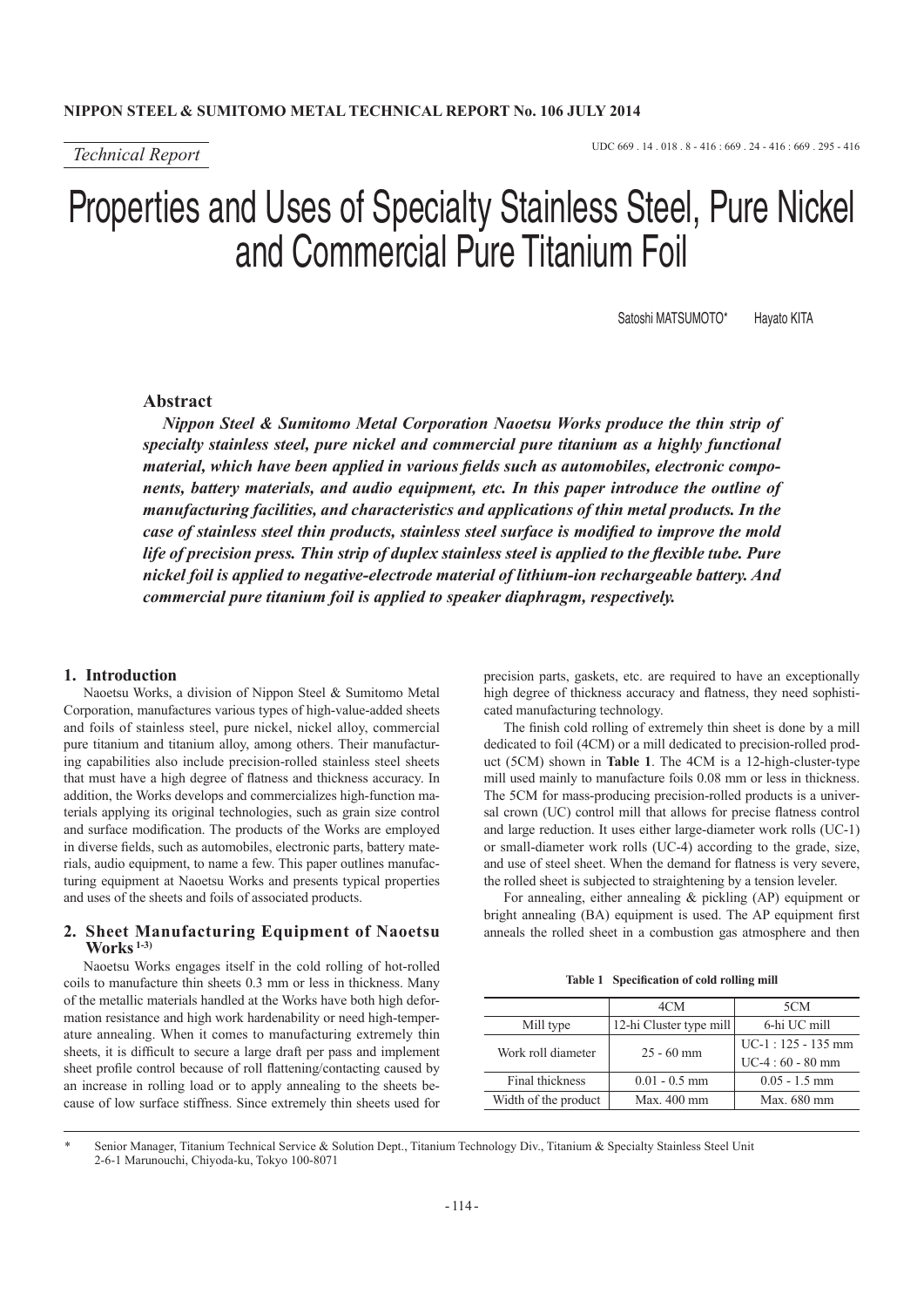descales it by pickling. It is used for intermediate annealing and finish annealing of relatively thick rolled sheets. The BA equipment uses as its furnace atmosphere a mixture of  $N_2$  and  $H_2$  or Ar gas whose dew point is controlled as low as −40˚C or under. In the furnace, the rolled sheet is annealed in a non-oxidizing atmosphere, which permits maintaining the surface condition of as-rolled sheet even after the annealing. Besides, the annealed sheet does not need descaling. For those reasons, the BA equipment is used for intermediate annealing and finish annealing of extremely thin sheets. It is also used as a means of grain size control, strain relieving, surface nitration, etc., which help enhance the performance of thin sheets.

#### **3. Ultrathin Stainless Steel Sheets**

#### **3.1 Precision-rolled ultrathin stainless steel sheet**

Austenitic stainless steels SUS304 and SUS301 can be strengthened by applying cold work hardening, and are widely used in the form of leaf springs and disc springs., etc., which are found in automobiles, electronic devices, various machines and OA/IT equipment, among others. While recent years have seen an ever-increasing supply of inexpensive stainless steels manufactured overseas. Naoetsu Works manufactures ultrathin precision-rolled stainless steel sheets 0.3 mm or less in thickness and ultrathin high-performance stainless steel sheets by applying its original technologies (grain refinement, surface film modification, etc.). Of them, the stainless steel foil for automotive engine gasket and the ultrathin steel sheet for precision working shall be reported in a separate article of the current issue of Nippon Steel & Sumitomo Metal Technical Report.

#### **3.2 Modification of surface film of ultrathin stainless steel sheet**

The surface of stainless steel is covered with an extremely thin layer of oxide film (passive film) several nanometers in thickness. It is known that the protective action of the film imparts excellent corrosion resistance to the stainless steel. If stainless steel sheet is extremely small in thickness, the physical properties of its surface film can influence the properties of the sheet.

For miniature bearing parts used in hard disks (**Fig. 1**), SUS304 BA (annealed steel sheet) 0.08-0.2 mm in thickness is applied. These parts are manufactured by superhigh-speed, precision press working hundreds of cycles per minute. With the increase in accuracy and speed of press working, the wear of the dies has become a problem. Under that condition, the surface film of SUS304 sheet was modified by special surface treatment. As a result, the life of precision press dies could be more than doubled.

To determine the influence of surface film properties on press die life, we measured the hardness of the uppermost layer of sheet using the nanoindentation method.4) In this method, a diamond microindenter is positioned on the surface of each stainless steel sheet specimen, and very small loads of a few dozen micro-Newtons are sequentially applied to and removed from the indenter.– The depth of indentation by the indenter is then measured. The measurement results are shown in **Fig. 2**. The specimens used are SUS304 sheets 0.1 mm in thickness. The conventional sheet specimen (a) is an SUS 304 sheet as BA-annealed, and the developed sheet specimen (b) is an SUS304 sheet subjected to special surface treatment after BA annealing. A comparison between the two specimens reveals that under the same loading condition, the depth of indentation is smaller with specimen (b) than with specimen (a), and that the residual depth of indentation (amount of plastic deformation of the surface film) after removal of the load is also smaller with specimen (b) than with specimen (a). Thus, it can be seen that a thin and hard film has



**Fig. 1 Miniature bearing cover (SUS304 BA)**



been formed on the surface of specimen (b). On the other hand, specimen (a) shows a number of discontinuous points (indicated by ▼) in the loading process, suggesting that the surface film formed on it during BA annealing is thick and brittle from a nano-level viewpoint.

It is considered that in the case of specimen (a), the wear of dies in precision press working progressed as the surface film of the ultrathin stainless steel sheet was broken through contact with the dies and the adhesion between the exposed base metal and the dies was repeated with a high speed. With specimen (b) having a hard surface film, it is estimated that the breaking of the film mentioned above hardly occurred and hence, the life of the dies was prolonged.

#### **3.3 Ultrathin duplex stainless steel sheets**

Austenitic-ferritic duplex stainless steels have excellent strength and corrosion resistance properties, and are used for chemical plants, desalination equipment, offshore structures, etc. Naoetsu Works manufactures plates and sheets of super duplex stainless steel NSSMC-NAR-DP-3W<sup>5)</sup> (UNS S39274 "DP-3W") that exhibits superior corrosion resistance in a high-temperature chloride or seawater environment or various kinds of acid environment (sulfuric acid, hydrochloric acid, etc.).

Cold-rolling a duplex stainless steel is difficult using a large draft due to the high strength of the steel. Since the steel is susceptible to 475<sup>°</sup>C embrittlement or  $\sigma$  embrittlement under high temperatures, and superplasticity<sup> $6$ </sup> at the solution treatment temperature, it is possible that the steel in the form of a coil decreases in width and thickness in the annealing process. Therefore, compared with ordinary stainless steel, the rolling of duplex stainless into thin sheets is extremely difficult. Nevertheless, by optimizing the rolling pass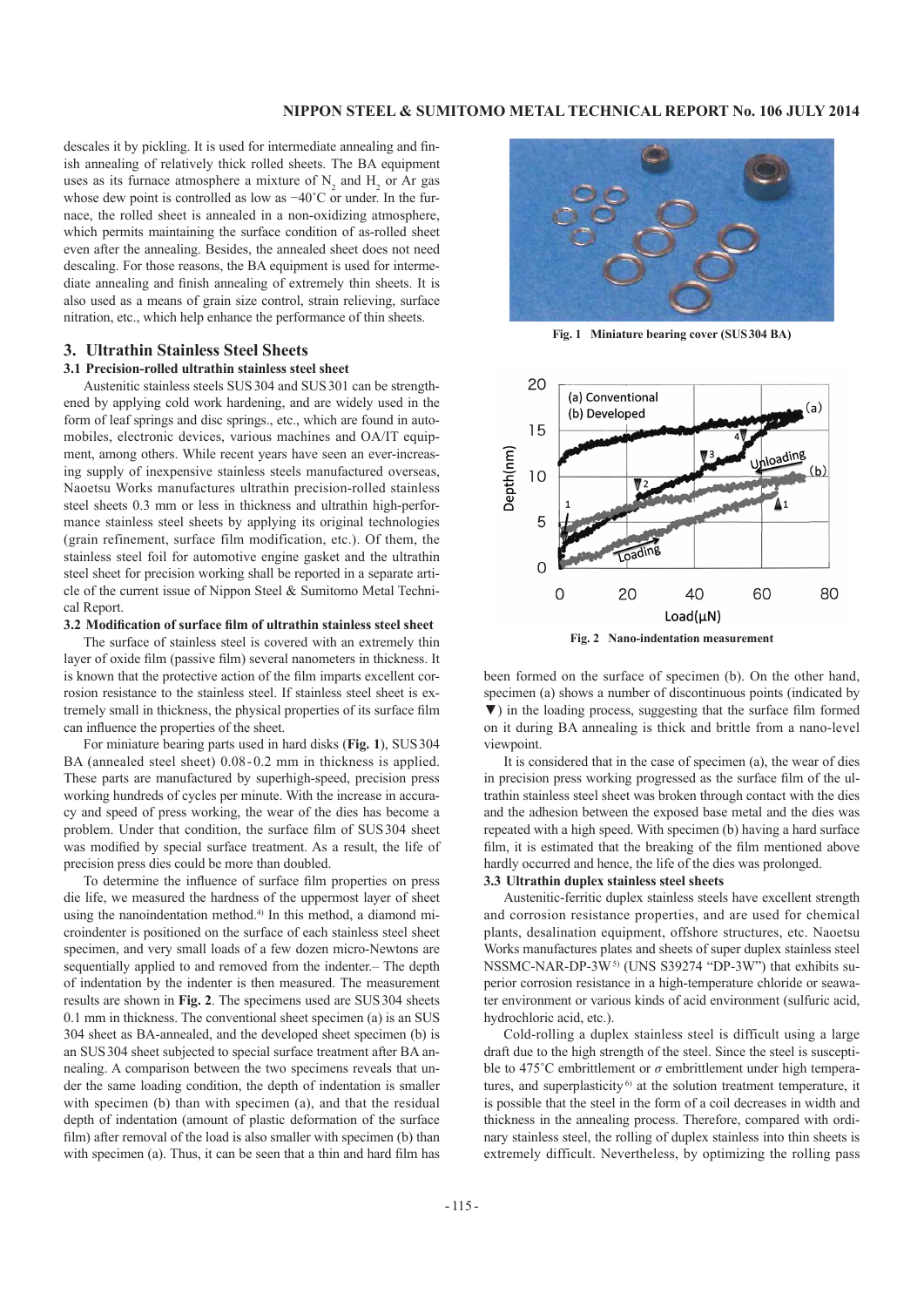|                 |                                | $0.2\%$ proof stress | Tensile strength | Elongation | Hardness |
|-----------------|--------------------------------|----------------------|------------------|------------|----------|
|                 | Principal chemical composition | (MPa)                | (MPa)            | (%)        | HV1      |
| NSSMC-NAR-DP-3W | 25Cr-7Ni-3Mo-2W-0.3N-LC        | 649                  | 948              | 26         | 297      |
| <b>SUS316L</b>  | $18Cr-12Ni-2.5Mo-LC$           | 208                  | 554              | 59         | 34       |

**Table 2 Principal chemical compositions and an example of the mechanical properties**



**Fig. 3 Pitting potential measurement in artificial sea-water**

schedule and controlling the temperature and tension in the annealing process, we have made it possible to manufacture ultrathin sheets of DP-3W down to 0.2 mm in thickness.

We compared the performance between DP-3W and ordinary stainless steel SUS316L having good corrosion resistance. **Table 2** shows the representative chemical compositions of DP-3W and SUS 316L and examples of mechanical properties of thin sheets (0.5 mmthick annealed sheets) of them. **Figure 3** shows their pitting potentials (Vc' 100) measured in high-temperature artificial seawater. DP-3W is superior to SUS316L in both 0.2% proof stress and tensile strength. In addition, DP-3W is free from pitting under high temperatures up to 80˚C. Even at 97˚C, the pitting potential of DP-3W is better than that of SUS316L, indicating that DP-3W has superior pitting corrosion resistance in high-temperature seawater.

DP-3W sheets (0.7-1.0 mm in thickness) have already been put into practical use as materials for the covering of steel pipe piles of offshore structures, the plating jig for manufacturing electronic parts, which is exposed to various types of acid solutions. In addition, a flexible tube made from ultrathin DP-3W sheet (0.2 mm in thickness) (**Fig. 4**) is superior in corrosion resistance, strength, and durability to flexible tubes made from conventional stainless steel sheets (SUS304, SUS316L). Therefore, flexible tubes made from DP-3W sheet are being increasingly applied to water supply piping and joint parts of seawater desalination equipment, etc. By further reducing the thickness of high-strength dual-phase stainless steel, it should also become possible to find new uses thereof, such as a strong yet light structural member.

## **4. Pure Nickel Foil**

#### **4.1 Properties of pure nickel**

Since pure nickel has excellent corrosion resistance to caustic soda and other alkali solutions and is capable of withstanding halogen gas and non-oxidizing acids, it is used for various devices, such as reaction towers and tanks and heat exchangers, employed in the soda industry. In addition, because of its low electrical resistance



**Fig. 4 Flexible tube of NSSMC-NAR-DP-3W (0.2 mm thickness**  $\times$  **20 mm diameter)**



**Fig. 5 Pure nickel lead for lithium-ion rechargeable battery**

(about 0.7 times that of pure iron), good workability, and good weldability, pure nickel is used for soda electrolytic electrodes, plating electrodes, battery parts, etc. Naoetsu Works manufactures lowcarbon pure nickel (JIS H 4551 NW2201) of Ni purity 99.5% and supplies pure nickel plates and sheets for various applications.

## **4.2 Lithium ion rechargeable batteries**

Pure nickel foil manufactured by Nippon Steel & Sumitomo Metal is preferred by many of the leading battery makers as a material for negative electrode leads in lithium ion rechargeable batteries (**Fig. 5**). Comparing secondary batteries, the lithium ion rechargeable battery has the highest energy density and can be made larger in capacity and smaller in size as required. Since the late 1990s, therefore, it has rapidly become widespread as a rechargeable battery for common electronic devices, such as laptops, cell phones, digital cameras, and portable cassette players. Lithium ion rechargeable batteries are separated by shape into three types: cylindrical, square, and laminated. Every lithium ion rechargeable battery is provided with terminals (leads) to supply the energy stored in the battery. Aluminum is used for the positive-electrode lead, and pure nickel is used for the negative-electrode lead. For the leads of small batteries for consumer electronics, metallic foil 0.05-0.15 mm in thickness is first precisely slit in several millimeters in width and then cut into narrow strips.

**4.3 Technology for manufacturing pure nickel foil for negativeelectrode leads**

As in the case of stainless steel sheet, Naoetsu Works manufac-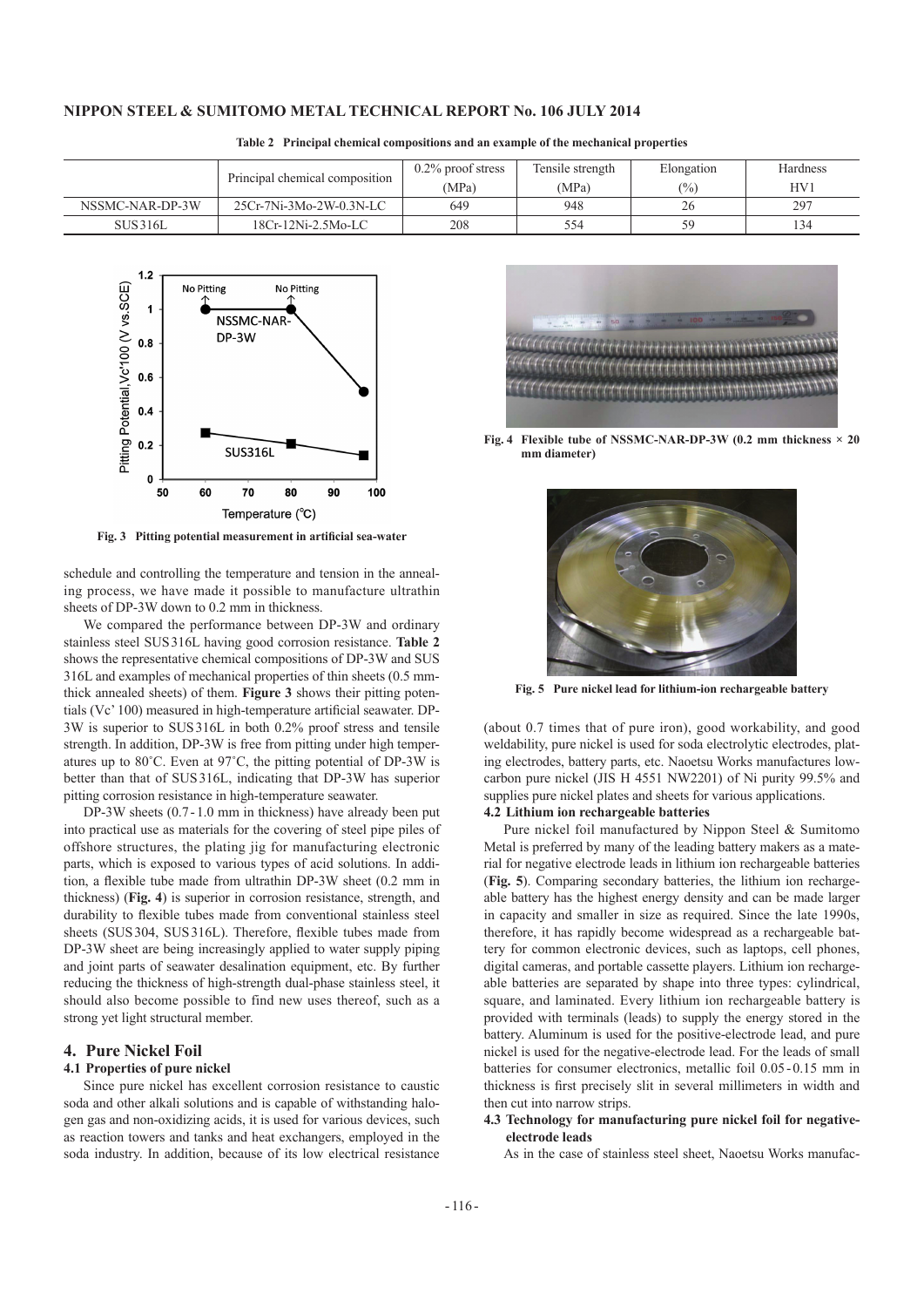tures pure nickel foil by an integrated process, from electric furnace melting to cold rolling, to ensure high productivity and stable product quality. The integrated manufacturing system also has the advantage of allowing for the centralized management of product quality, yield, and delivery. In addition, through improvements on the pure nickel foil manufacturing technology and R&D on application techniques (welding, slitting, surface properties, etc.) in cooperation with the research laboratories of Nippon Steel & Sumitomo Metal, the Works helps solve technical problems of the customers.

Lithium ion rechargeable batteries must have a high degree of reliability, so strict quality control in all aspects of manufacturing is required. With respect to the material for leads, special importance is attached to its surface quality. Therefore, the Works has an online flaw detection system that records surface defects along the entire coil length to permit tracing the points of defects in narrow strips of the foil after slitting. In the case of a laminated-type battery, the lead is affixed with insulating film on the surface and sealed in a laminate pack. In this case, the surface of pure nickel foil is required to have good wettability so as to ensure sufficient adhesion of the insulating film. Therefore, the rolling rolls that make contact with the material are properly controlled to secure adequate cleanliness of the material surface. In addition, the material is properly packed and stored in an air-conditioned room so as to maintain the required wettability of the material surface. It is expected that demand for pure nickel foil as a material for the negative electrode leads of lithium ion rechargeable batteries will continue to increase proportionally to the demand for smartphones, tablet PCs, etc.

#### **5. Commercial Pure Titanium Foil**

## **5.1 Commercial pure titanium foil as a material for speaker diaphragms**

Since titanium is light in weight and has high specific strength and excellent corrosion resistance, it is used in diverse fields, for example aerospace, chemistry, electric power, medicine, and sports. Speaker diaphragms are one of the current uses of commercial pure titanium foils of less than 0.2 mm in thickness.<sup>7-9)</sup>

The speaker diaphragm is an important part that transmits sound waves to atomosphere through the speaker unit. According to the sound range in which they are used, speakers are classified, from the treble to the bass, into tweeter, squawker, woofer, and full range. The tone quality of a speaker is influenced by physical properties (e.g., density, specific rigidity, internal loss) of the diaphragm material.8-10) As material density decreases, so the energy level of diaphragm vibration can be decreased. The higher specific rigidity (E/*ρ*, E: Young's modulus; *ρ*: density), the lower level of noise produced by crossover vibrations of the diaphragm. On the other hand, increasing internal loss is effective to lower resonance peak of the material and improve the response to diaphragm vibration.

Ordinarily, a sheet of paper, polymer, or metal is used as the material for speaker diaphragms. **Table 3** shows the representative properties of various materials for diaphragm. Generally, metallic materials having a high rigidity are used for tweeters, whereas polymers and paper having a large internal loss are used for squawkers and woofers in the intermediate to low range. Of the metallic materials for speaker diaphragm shown in **Table 4**, titanium is superior in formability to beryllium (high specific rigidity) and magnesium (large internal loss) and is stronger than aluminum (good formability, low cost). Therefore, as a material for speaker diaphragm, titanium is the most widely used, second only to aluminum.

| Material | Specific | Internal | Example            | Range       |  |
|----------|----------|----------|--------------------|-------------|--|
|          | rigidity | loss     |                    |             |  |
|          |          |          |                    | Full range, |  |
|          |          | High     | Pulp,              | woofer.     |  |
| Paper    | Low      |          | composite paper,   | squawker,   |  |
|          |          |          | etc.               | tweeter     |  |
| Polymer  | Low      | High     | Polyester,         |             |  |
|          |          |          | polypropylene,     | Woofer.     |  |
|          |          |          | aramid.            | squawker    |  |
|          |          |          | carbon fiber, etc. |             |  |
| Metal    | High     | Low      | Beryllium,         |             |  |
|          |          |          | magnesium,         |             |  |
|          |          |          | aluminum,          | Tweeter     |  |
|          |          |          | titanium           |             |  |

#### **Table 3 Materials of speaker diaphragm 7-9)**

**Table 4 Characteristics of speaker diaphragm materials 8-10)**

|           | Density<br>$(g/cm^3)$ | Young's<br>modulus<br>(GPa) | Specific<br>rigidity<br>$\text{cm}^2/\text{s}^2$ | Speed of<br>sound<br>(m/s) | Internal<br>loss |
|-----------|-----------------------|-----------------------------|--------------------------------------------------|----------------------------|------------------|
| Paper     | 0.55                  | 2.0                         | $0.36 \times 10^{11}$                            | 1,900                      | 0.04             |
| Polymer   | 0.98                  | 8.7                         | $0.89 \times 10^{11}$                            | 2,980                      | 0.05             |
| Beryllium | 1.84                  | 287                         | $15.6 \times 10^{11}$                            | 12,500                     | 0.005            |
| Magnesium | 1.77                  | 41                          | $2.3 \times 10^{11}$                             | 4,800                      | 0.01             |
| Aluminum  | 2.69                  | 74                          | $2.8 \times 10^{11}$                             | 5,300                      | 0.002            |
| Titanium  | 4.51                  | 106                         | $2.4 \times 10^{11}$                             | 4,900                      | 0.002            |

**Table 5 Chemical compositions of CP titanium for speaker diaphragm**  use (mass<sup>9</sup>/<sub>0</sub>)

|       |        | ◡     |                                       | Fe | m.   |
|-------|--------|-------|---------------------------------------|----|------|
| 0.004 | 0.0008 | u.ujj | .004<br>$\mathbf{v} \cdot \mathbf{v}$ |    | Bal. |

#### **5.2 Improvement in commercial pure titanium foil formability**

The diaphragm of a tweeter has a domed shape. Speaker makers use a press or air blower to form the material into a domed shape. Therefore, good stretchability is required of the diaphragm material. It is generally considered that a commercial pure titanium sheet having larger grains has a larger n-value (work hardenability) and better stretchability. However, for commercial pure titanium foils about tens of *μ*m in thickness, there is a limit to their maximum grain size. Therefore, we optimized the grain size of commercial pure titanium foil to improve its formability.

Tests carried out to optimize grain size used a commercial pure titanium sheet equivalent of JIS Class 1 (**Table 5**) that was coldrolled into a 25  $\mu$ m-thick foil.<sup>11-13)</sup> The foil was annealed in a continuous bright annealing furnace with the temperature range between 620˚C and 740˚C. Foil formability was evaluated by an Erichsen test, and the n-value in the rolling direction was measured by a tensile test.

**Figure 6** shows the results of the Erichsen test of the foils whose grain size was controlled by various annealing temperatures. With the increase in grain size up to approximately  $80 \mu m$ , the stretchability of ordinary titanium sheet improves in proportion to the increase in n-value. When the grain size exceeds  $80 \mu m$ , the stretchability de-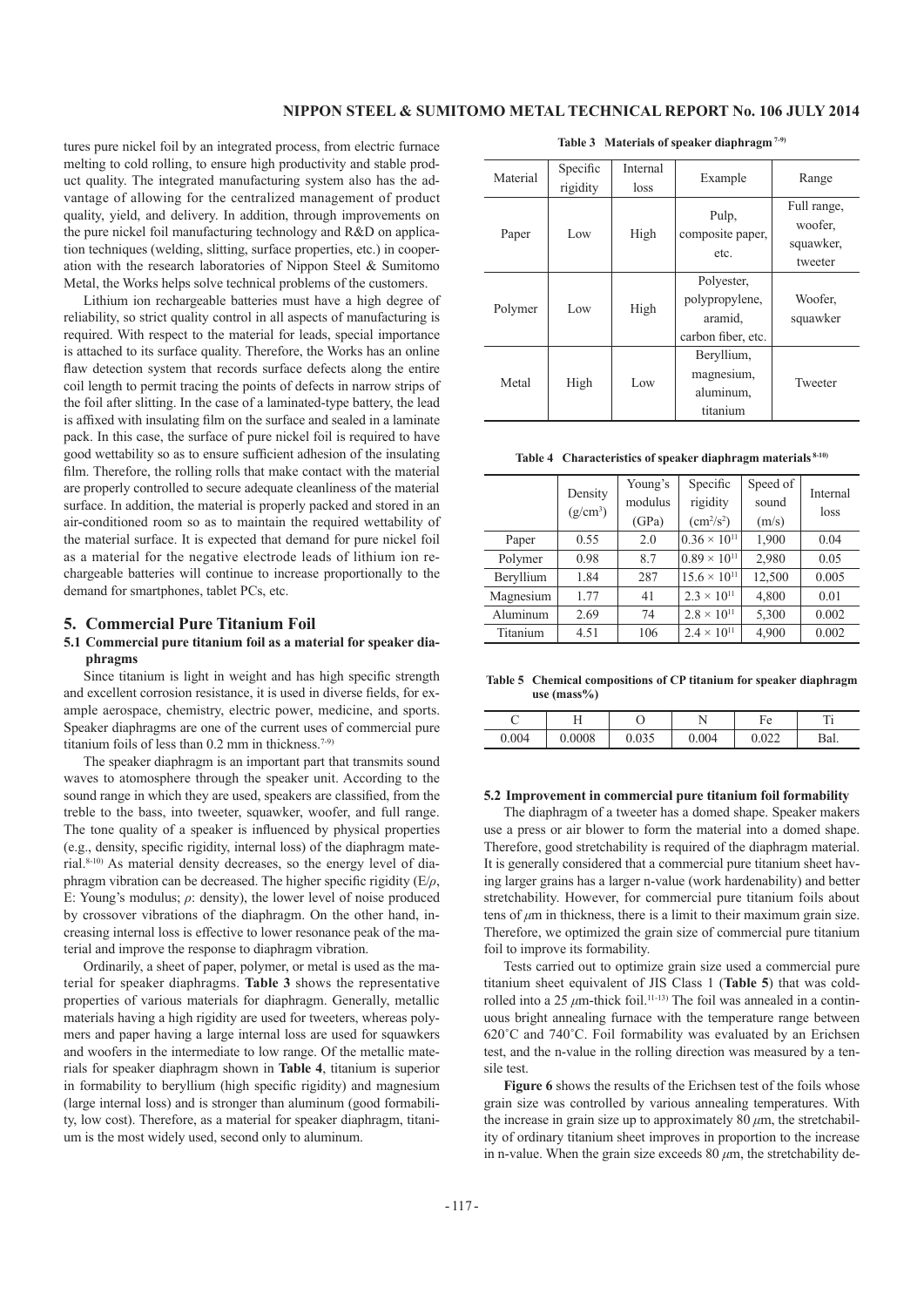

**Fig. 6 Effect of grain size on formability 12, 13)**

creases as the sheet skin becomes rough.14) However, in the case of commercaial pure titanium foil 25 *μ*m in thickness, stretchability is the highest and the n-value is the largest when the grain size is about 4 *μ*m. When the grain size was larger, the n-value decreased and stretchability deteriorated. The reason is that with a foil tens of micrometers in thickness, the number of grains in the thickness direction decreases as the grain size increases. Since commercial pure titanium has a hexagonal close-packed structure, its grains have a marked anisotropy. If the sheet has sufficient thickness, the anisotropies will average out. In the case of the foil, however, the number of grains in the thickness direction is so small that the anisotropies do not average out. As a result, the foil is subject to a local deformation, which causes the formability of the foil to deteriorate. Thus, unlike ordinary commercial pure titanium sheets, it is effective to refine the grains of commercial pure titanium foil to enhance formability.

By manufacturing commercial pure titanium foil under the above-described optimum conditions, we obtained a highly formable commercial pure titanium foil for speaker diaphragms. **Figure 7** shows an example of commercial pure titanium foil, and **Fig. 8** shows a speaker diaphragm made from the foil shown in Fig. 7. **Figure 9** shows the frequency response of a 20-mm-diameter speaker diaphragm made from foil manufactured by Nippon Steel & Sumitomo Metal. As shown, we could confirm that the diaphragm offers a good response over a wide frequency range.11) It is expected that titanium foil for speaker diaphragm will find increasing uses not only in audio equipment but also in car stereos and portable terminals.

## **6. Conclusion**

We have outlined sheet manufacturing equipment of Naoetsu Works and explained the typical properties and uses of our ultrathin sheets of specialty stainless steel, pure nickel, and commercial pure titanium. By applying a stainless steel sheet whose surface was modified by special treatment, we could prolong the life of dies for precision press forming. The Works manufactures ultrathin sheets of super duplex stainless steel, DP-3W, down to 0.2 mm in thickness. The DP-3W sheets are being increasingly used for flexible tubes, etc. As a high quality material for the negative-electrode leads of lithium ion rechargeable batteries, our pure nickel foil is employed



**Fig. 7 Commercial pure titanium foil**



**Fig. 8 Example of speaker diaphragm**



**Fig. 9 Frequency response of titanium diaphragm 11)**

by many battery makers in Japan and abroad. Commercial pure titanium foil having improved formability is used for speaker diaphragms.

#### **Acknowledgments**

We wish to express our heartfelt thanks to Showarasenkan Seisakusho, Co. Ltd. that fabricated samples of flexible tube of NS-SMC-NAR-DP-3W and supplied them to us.

#### **References**

- 1) Matsumoto, I. et al.: Nippon Stainless Technical Report. 25, 67 (1990)
- 2) Ikeda, T.: Nippon Stainless Technical Report. 26, 63 (1991)